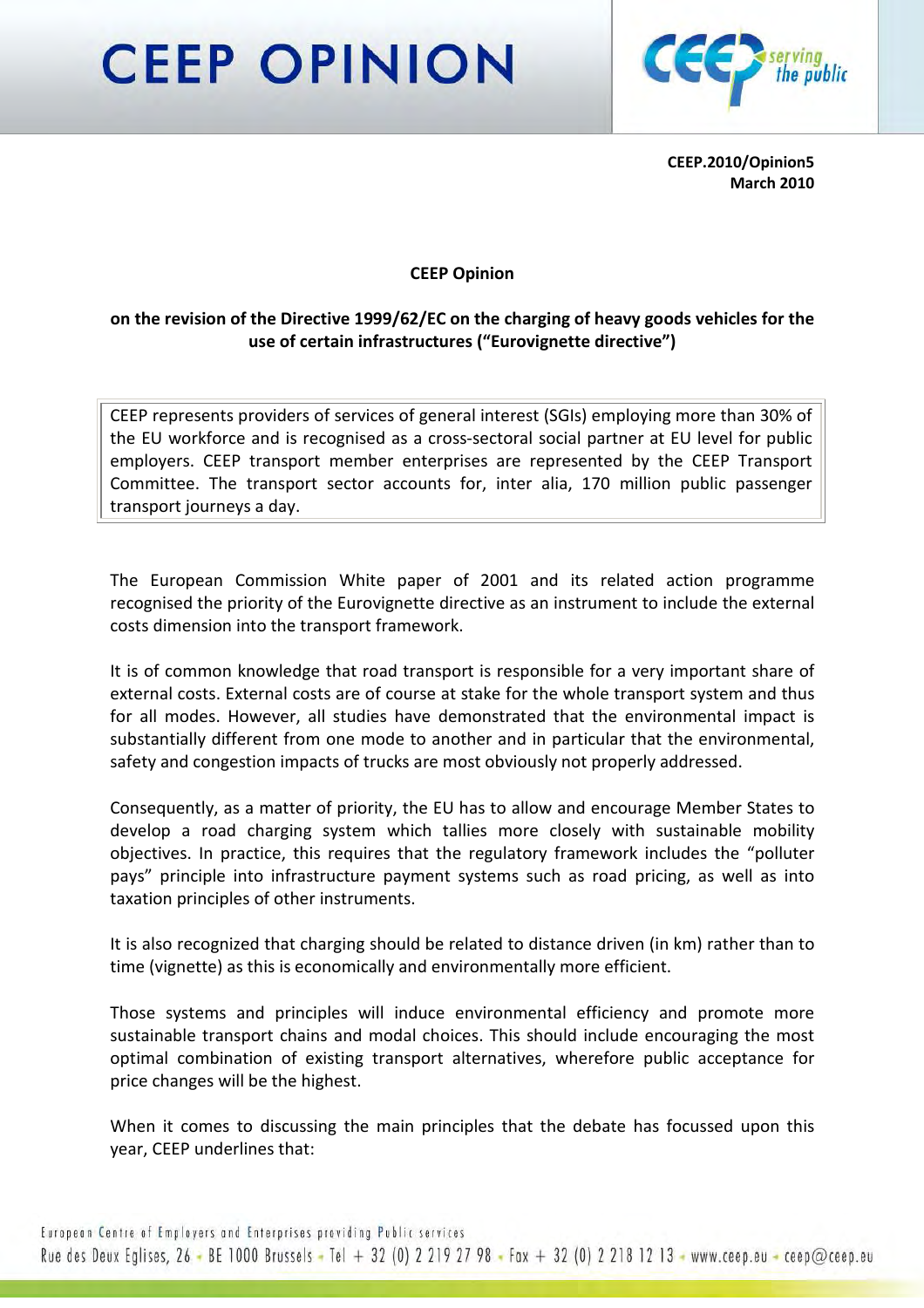a) Member States should have the flexibility to elaborate the infrastructure cost and external costs mix that is most suitable to their national, regional and local situations. The content of the revised directive should therefore include and thus allow for a broad pallet of cost components and also not be too prescriptive as to the conditions for imputing all environmental and congestion costs (and not forget, at a next stage, accidents)

CEEP thus strongly advocates that at least air pollution, noise, congestion and climate change should be included as cost factors for road infrastructure pricing, or that it should be ensured that all these costs are effectively built into existing or new taxation instruments.

Of course imputing costs should be based upon proportionality and non-discrimination principles (e.g. between HGVs and cars). However, those principles are not to be used as an alibi for not starting the process of cost imputation and price signals to improve the environmental record of the road sector.

Moreover the purpose of this directive has to be to encourage and not to impede Member States and other authorities to further develop road pricing schemes at national, regional, suburban and urban level. The scope of the directive is to be considered in that context. For instance the danger of a counter-productive effect on existing schemes strongly pleads for the exclusion of urban areas.

A recent study of the European Commission has also demonstrated that choosing sustainability through external cost guided road pricing is not suddenly endangering the overall competitiveness of our industry. The study of the Joint Research Centre in fact demonstrated, on the basis of a number of corridor-studies, that overall environmental improvements – e.g. 8% carbondioxide-reduction - are to be expected, whereas at the same time the feared product price rises are going to be very limited.

b) Member States should be guided into using the revenue of road pricing to improve the environmental record of the overall transport system. Thus the use of road pricing revenues should be defined on the basis of the same sustainability objectives as the road pricing itself. Allocating the revenues to investment  $-$  be it via "earmarking" or general budget-financing – should indeed be based upon appropriate environmental and societal sustainability criteria.

Therefore earmarking is to be described as earmarking to the transport sector as a whole, and not that the additional revenues simply go back to the road sector. It cannot be the purpose of this kind of EU legislation that road pricing initiatives simply serve as an additional fund for financing road projects only. On the contrary and in line with the sustainability objectives, those funds should be prioritised towards investment into transport systems and modes that best contribute to sustainability and whose overall record is more environmentally friendly. Cross-modal financing in favour of environmentally sustainable modes is also simply a way of catching up with the comparative investment delay in e.g. rail infrastructure and public transport.